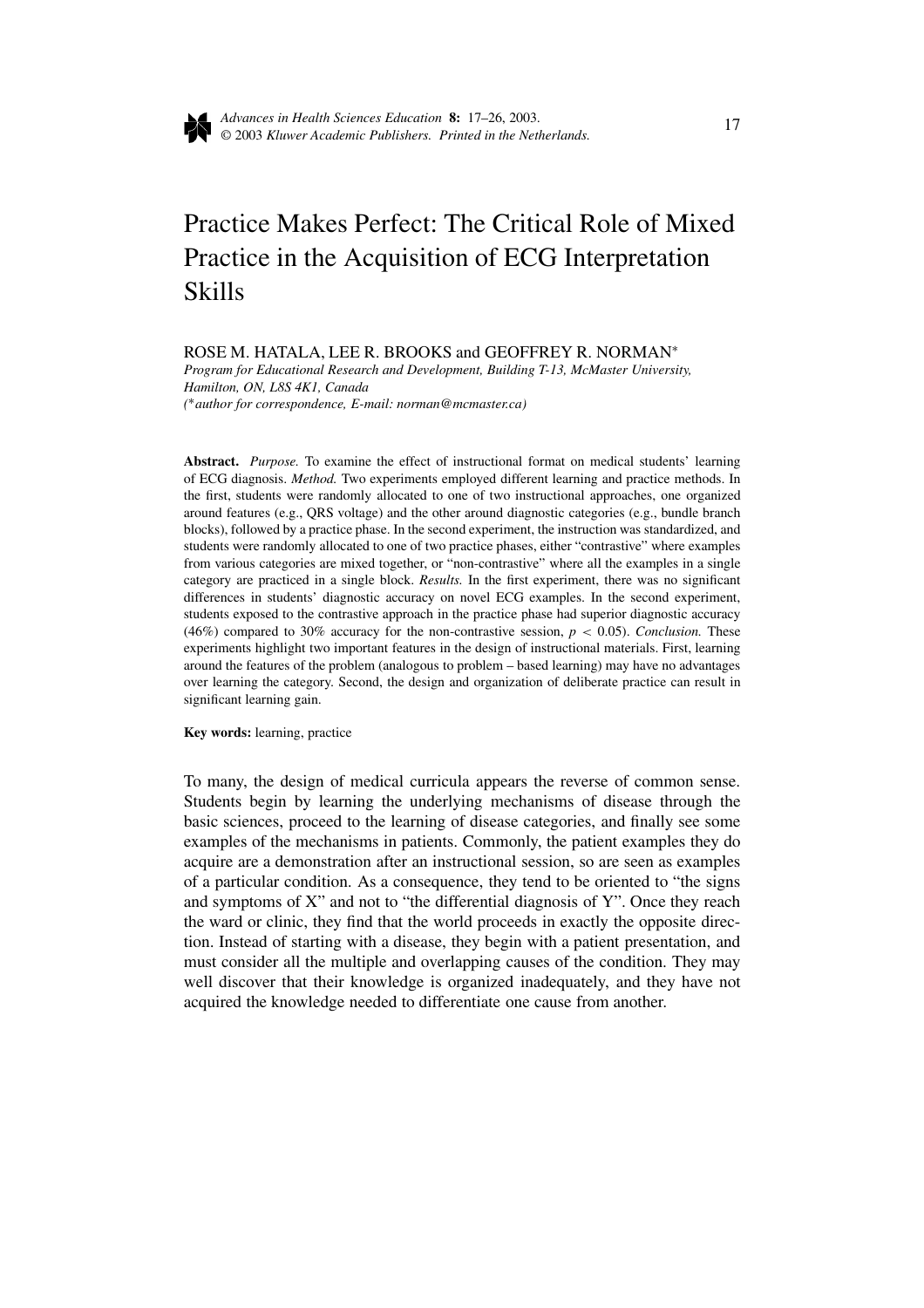It would seem reasonable to go at it the other way around, beginning with patient problems and then learning the concepts necessary to understand the problem. Indeed, this is the basic assumption of problem based learning (PBL), where the curriculum is structured so that all the relevant concepts are acquired in the course of solving a problem. Clearly the idea has considerable appeal, and many authors have elaborated the potential advantages of this approach (Walton and Matthews, 1989; Norman and Schmidt, 1992). In particular, it has been suggested, based on basic research in psychology, that PBL should lead to increased "transfer" – an enhanced ability to apply learned concepts to the solution of new problems (Norman and Schmidt, 1992; Needham and Begg, 1989).

Paradoxically, evidence has shown that differences in performance between students from PBL and conventional curricula are small, absent, or occasionally negative (Vernon and Blake, 1993; Albanese and Mitchell, 1993; Colliver, 2000). A number of explanations have been advanced for these findings, including inadequacy of the theoretical rationale (Norman and Schmidt, 2000), methodological issues (Albanese, 2000), and the possibility that curriculum level experiments contain so many sources of variation that it is impossible to detect the experimental effects (ten Cate, 2001). But it is also possible that a PBL curriculum does not result in increased transfer. Bransford (1999) has argued that learning around a problem may actually impede transfer, since the important concepts are tightly bound to the problem context. He suggests that a prerequisite for successful transfer is a deep understanding of the relevant conceptual knowledge. Resolution of this issue must await evidence derived from more carefully controlled experiments.

It is also possible that any effect of the initial curriculum format may be minimal, and that a far more crucial determinant of problem-solving is practice with additional examples. The literature on expertise emphasizes the importance of what Ericsson has termed deliberate practice: individualized, supervised training on a specific aspect of performance through repetition and refinement (Ericsson and Charness, 1994). Experts in diverse fields, including the arts, sports, and science, have spent many more hours in deliberate practice than comparable amateurs in the field. Through repetition and reflection, the individual gains a deeper understanding of the features of the problem that are key to its solution. The repetition of a general concept in many different problem contexts may result in its availability as a solution for new problems, as Bransford (1999) conjectured.

Neither PBL nor traditional curricula explicitly address the role of practice in learning diagnosis. Typically, instructors show students a series of examples of each diagnostic category, beginning with prototypical and leading to less typical presentations. This may not be an optimal method for learning to distinguish among alternatives. Avrahami et al. (1997) demonstrated that when students were asked to teach other students how to correctly identify examples of a new category, the student-"teachers" chose to show their student-"learners" a few typical examples of the category, then contrasted these with examples not of the category, and then had the students practice on borderline examples. In other words, the students intu-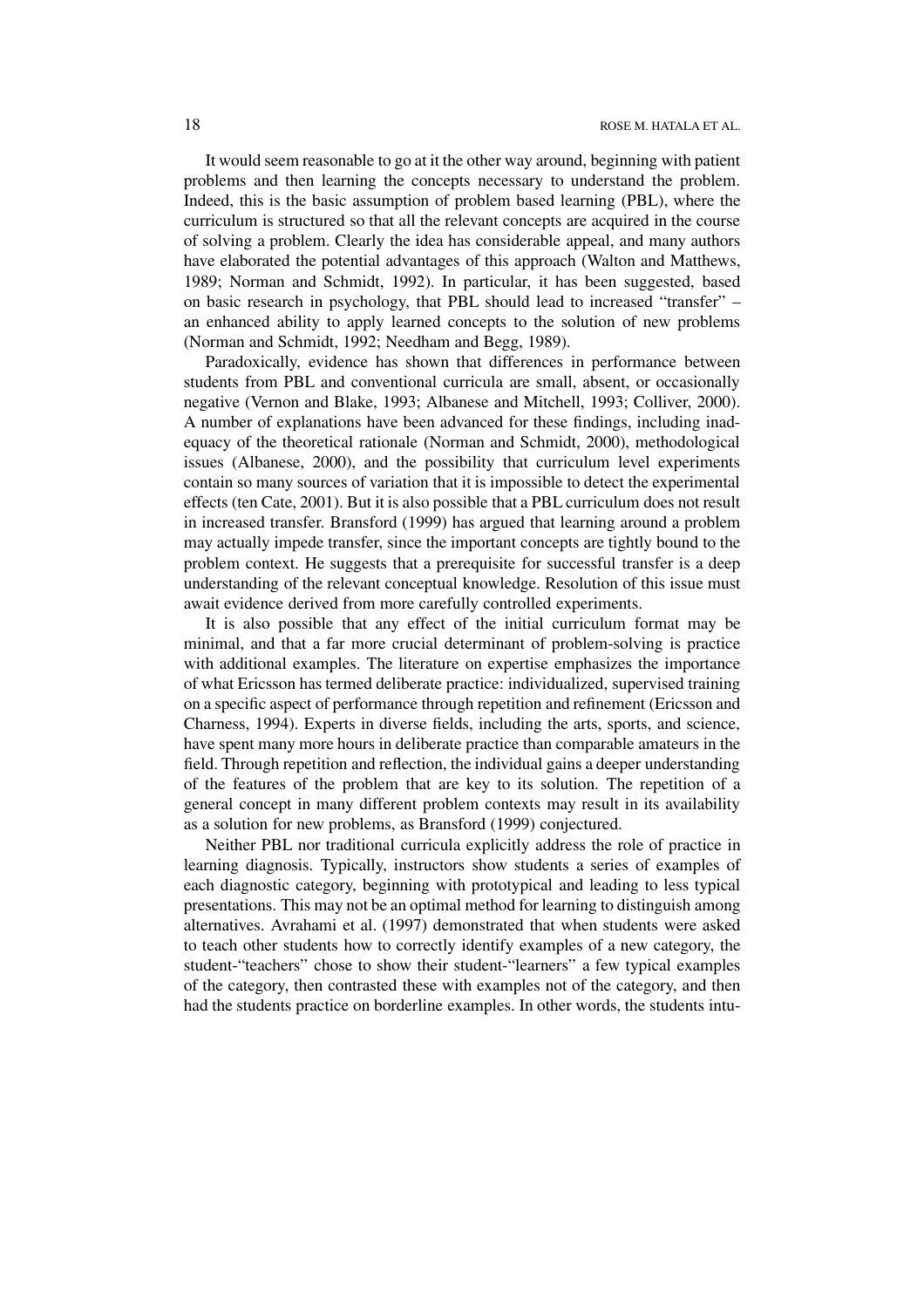itively taught each other by contrasting category members with non-members, in order to highlight the relevant features of category membership.

This basic strategy of contrasting examples of different categories has been formalized as a "contrastive approach" (McKenzie, 1998). Through the juxtaposition of examples from different categories, students learn to extract the critical features which discriminate between categories. Klayman and Brown (1993) compared the effectiveness of a contrastive to a non-contrastive approach in teaching students about 2 fictitious diagnoses (zymosis and proxitis). The noncontrastive group learned the typical features of one diagnosis, then practiced on a series of examples, then learned the second diagnosis followed by a practice phase. The contrastive group learned both diagnoses at once and then practiced on the entire set of examples mixed together. In a subsequent test phase, the contrastive learners were better able to distinguish between new cases of the two "diseases". However, these experiments had numerous constraints as the students only learned two diseases, learning took place by experience with hundreds of examples without formal instruction about the relation between features and diagnoses, and the features were not coherent and were chosen to give a clear advantage to contrastive strategies.

To explore these issues of instruction and practice in a controlled experiment, we focus on the instruction of ECG diagnosis to medical students. Successful ECG diagnosis involves knowing the rules pertaining to each diagnosis (i.e., criteria for Left Ventricular Hypertrophy), correctly identifying features on the ECG (i.e., measuring the voltage of R and S waves) and sorting the relevant from the irrelevant features.

A review of the literature pertaining to ECG instruction revealed that many instructional materials do not address the cognitive aspects involved in ECG diagnosis. Most of the studies taught each ECG diagnostic category in isolation, varying the superficial formats of instruction (lectures vs. computer-based instruction (Fincher et al., 1988) or vs. programmed texts (Stretton et al., 1967)) and did not show significant benefits for a particular instructional format. The single study which employed contrastive methods demonstrated significant improvement in student knowledge, from a baseline accuracy of 23.9% correct ECG diagnoses to a post-intervention accuracy of 74.4%. Unfortunately, there was no comparison to standard teaching techniques and thus the relative benefit of this instructional technique remains unclear (Kingston, 1979).

We will describe two experiments which emphasize cognitive aspects of learning and the role of deliberate practice. In the first experiment, we contrast two instructional approaches. The first strategy, analogous to a PBL approach, organized the materials around features of the ECG – QRS morphology, the ST segment, etc. W will call this "feature-based" instruction (FB). The alternative instruction was organized in the traditional manner around the diagnostic categories (ventricular hypertrophy, MI), which we will call "category based" (CB) instruction.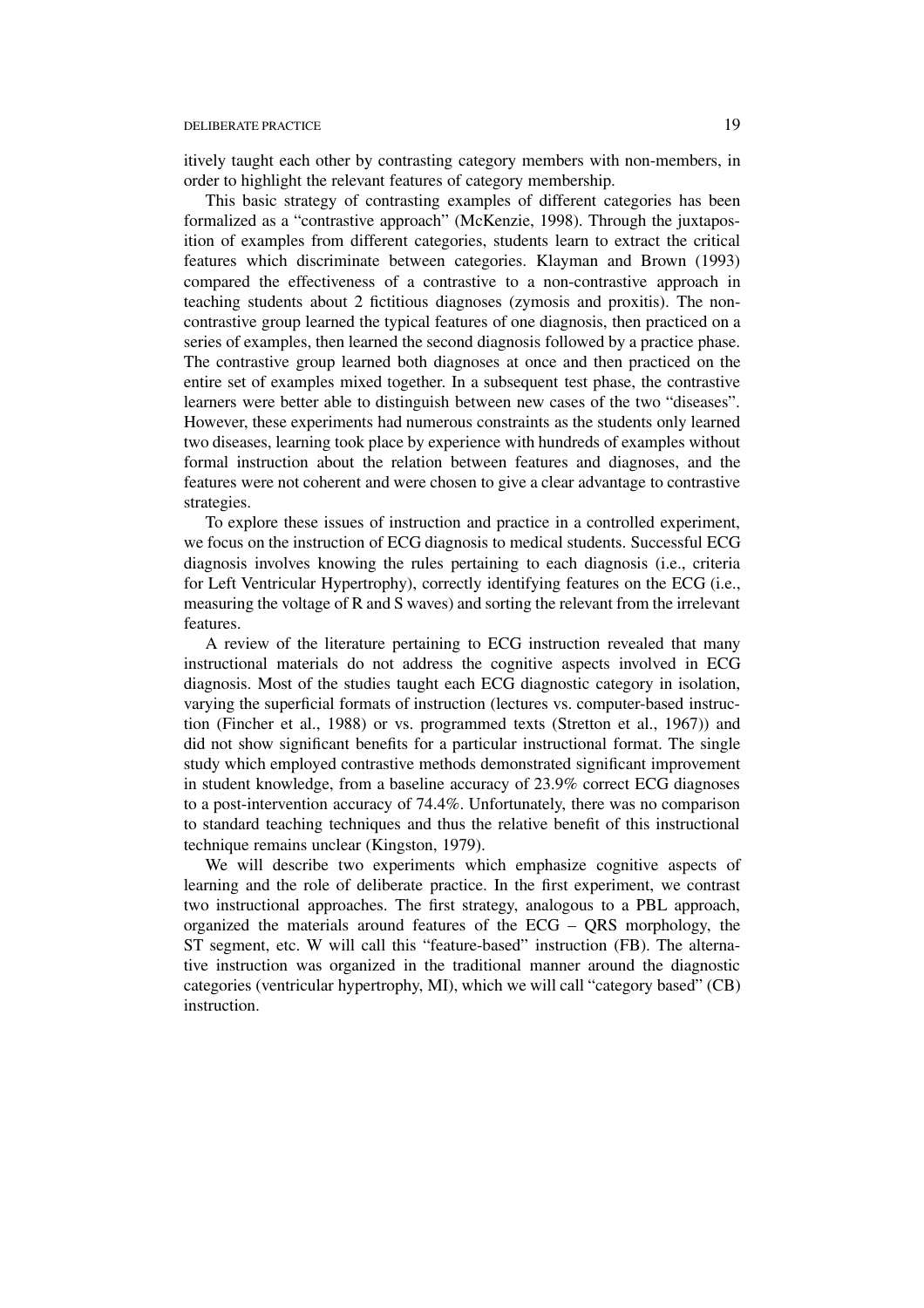In the second study, following Bransford's (1999) recommendations, we used a category – based approach to ECG instruction, and manipulated the practice phase. The practice phase was oriented towards giving students ample opportunity to apply the learned concepts to new problems. The experimental manipulation explored the effects of contrastive practice, where students had the opportunity to practice diagnosing the ECG's in a mixed series, versus non-contrastive practice, where students were provided with a series of ECG's of each condition of graded difficulty, then go on to the next diagnosis.

# **Experiment #1: Feature-Based (FB) versus Category – Based (CB) Instruction**

# **METHODS**

#### *Overview*

In this study, contrasts were incorporated into both the instruction and the practice phase of the teaching sessions. First year medical students were assigned to one of two ECG instructional sessions. The sessions covered the same diagnoses and ECG examples but differed in the organization of the material. In the FB session, instruction was organized by ECG feature, to encourage students to compare and contrast competing diagnoses. In the CB session, instruction was organized in the traditional format, by ECG diagnosis. Examples were consistent with the instruction, so, for example, in the FB instruction, after the section on QRS voltage, students would be shown a series of ventricular hypertrophy ECGs; in the CB instruction, the same examples would follow the section on ventricular hypertrophy. Effectiveness of the instructional material was measured in post-test containing new ECG examples.

# *Population*

The entire first-year cohort of McMaster medical students from the graduating class of 1999,  $(n = 100)$  was recruited to participate in the study at the end of their cardiac sub-unit in the first year. The cardiac sub-unit was the students' first exposure to cardiac physiology and pathophysiology, with instruction occurring over a one-month period based on tutorials, self-directed learning and formal teaching sessions. Student participation was anonymous and voluntary; participating students were paid a small honorarium for completing the post-test.

#### *Materials*

Course material was modified from a self-study ECG text (Underwood, 1993). The criteria for selecting diagnoses included the incidence of the diagnosis, the seriousness of the illness, diagnoses that were often confused in clinical practice, and diagnoses that could be taught during a single 2 hour teaching session. Arrhythmias were excluded, and the ECG diagnoses covered during instruction included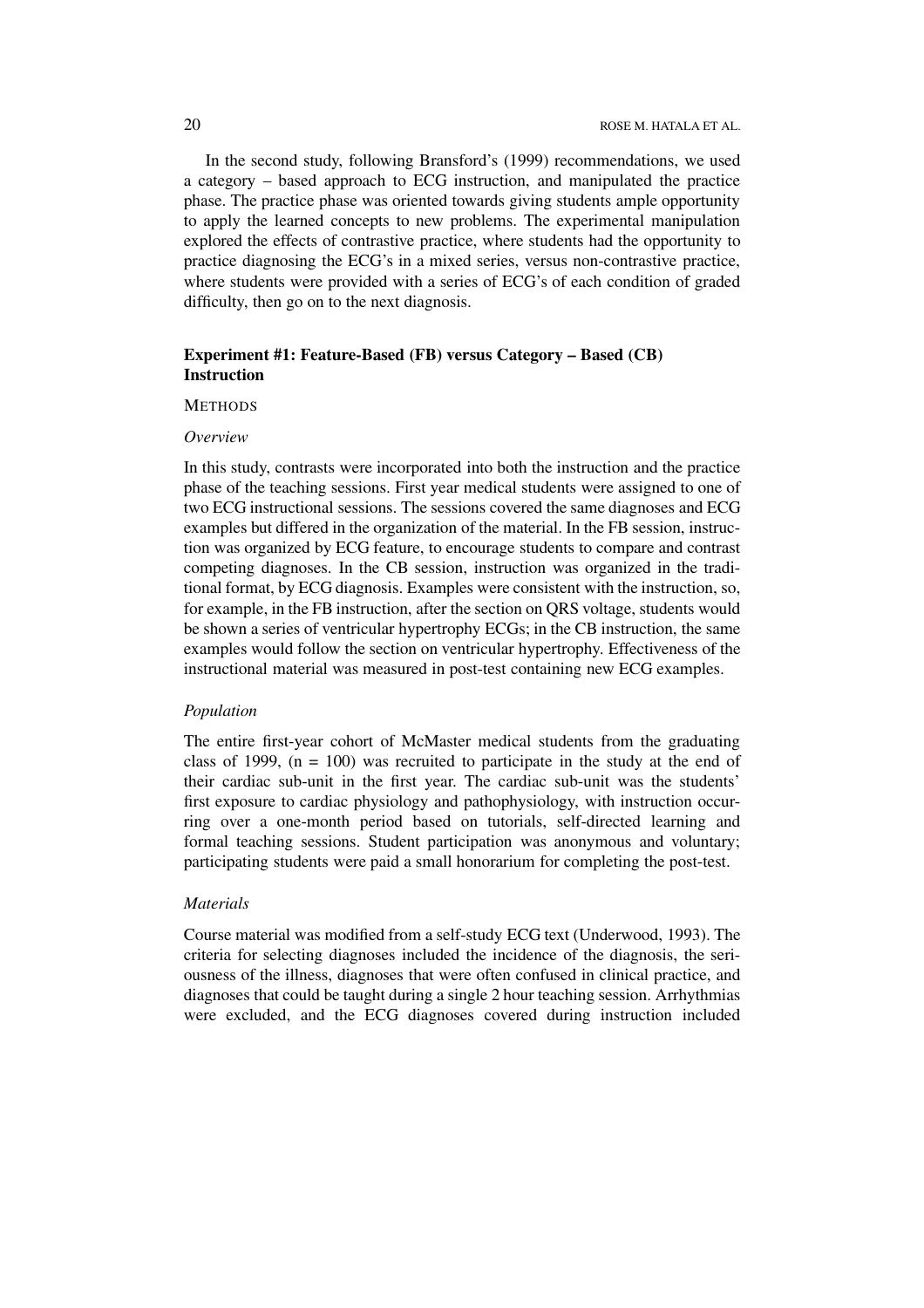hypertrophy, bundle branch blocks and myocardial infarction among others. The selected ECG examples were collected from numerous sources including patient charts, cardiologists' files and a textbook (Underwood, 1993). All ECGs were then redrawn in a standardized format by the audio-visual department, ensuring high-quality images.

# *Procedure*

Three separate sessions were held, each for 1/3 of the class at the end of their one month cardiac sub-unit. The session was 2 hours in length, followed by a post-test. The first and third sessions were allocated to feature-based instruction, and the second session to category-based instruction. One author gave all of the sessions, in order to standardize the presentation style.

*Category – Based (CB) Instruction.* The 2 hour session began with a review of basic ECG interpretation, and then taught the following diagnoses: hypertrophy, bundle branch blocks, myocardial infarction, ischemia, pericarditis. After each diagnosis was reviewed, a series of examples of that diagnosis were presented to the students in a practice phase.

One example of each diagnosis was included in the instruction phase (i.e., for hypertrophy and bundle branch blocks, one example each of right and of left; for myocardial infarction and ischemia, one example of anterior changes and one of inferior). During the practice phase, 2 to 3 additional examples of each diagnosis were reviewed.

*Feature – Based (FB) Instruction.* The instructional examples were organized around the ECG features. Each instructional session began with a review of basic ECG interpretation, identical to that received by the learners in the CB group. Subsequent materials covered: QRS voltage (hypertrophy), QRS duration (bundle branch blocks), QRS morphology (bundle branch blocks, hypertrophy, myocardial infarction), ST segment (myocardial infarction, ischemia and pericarditis). During instruction, students were encouraged to compare and contrast the difference in the features between the competing diagnoses. The number of instructional examples varied from 2 to 5 depending on the topic. Before proceeding to the next topic, between 3 and 6 ECGs reviewing the relevant diagnoses within the current topic were presented for students in a practice phase (for example, in the section on QRS voltage, students were shown 5 ventricular hypertrophy ECG's and 1 normal, in the section on QRS morphology, students saw one MI and 2 bundle branch block ECG's).

All ECGs were identical to those used in conventional instruction. However, to contrast the competing diagnoses, 4 ECGs were shown twice during instruction, and 2 ECGs were shown twice in the practice phase. As a result, students were exposed to a total of 6 additional ECGs in the FB session compared to the CB session.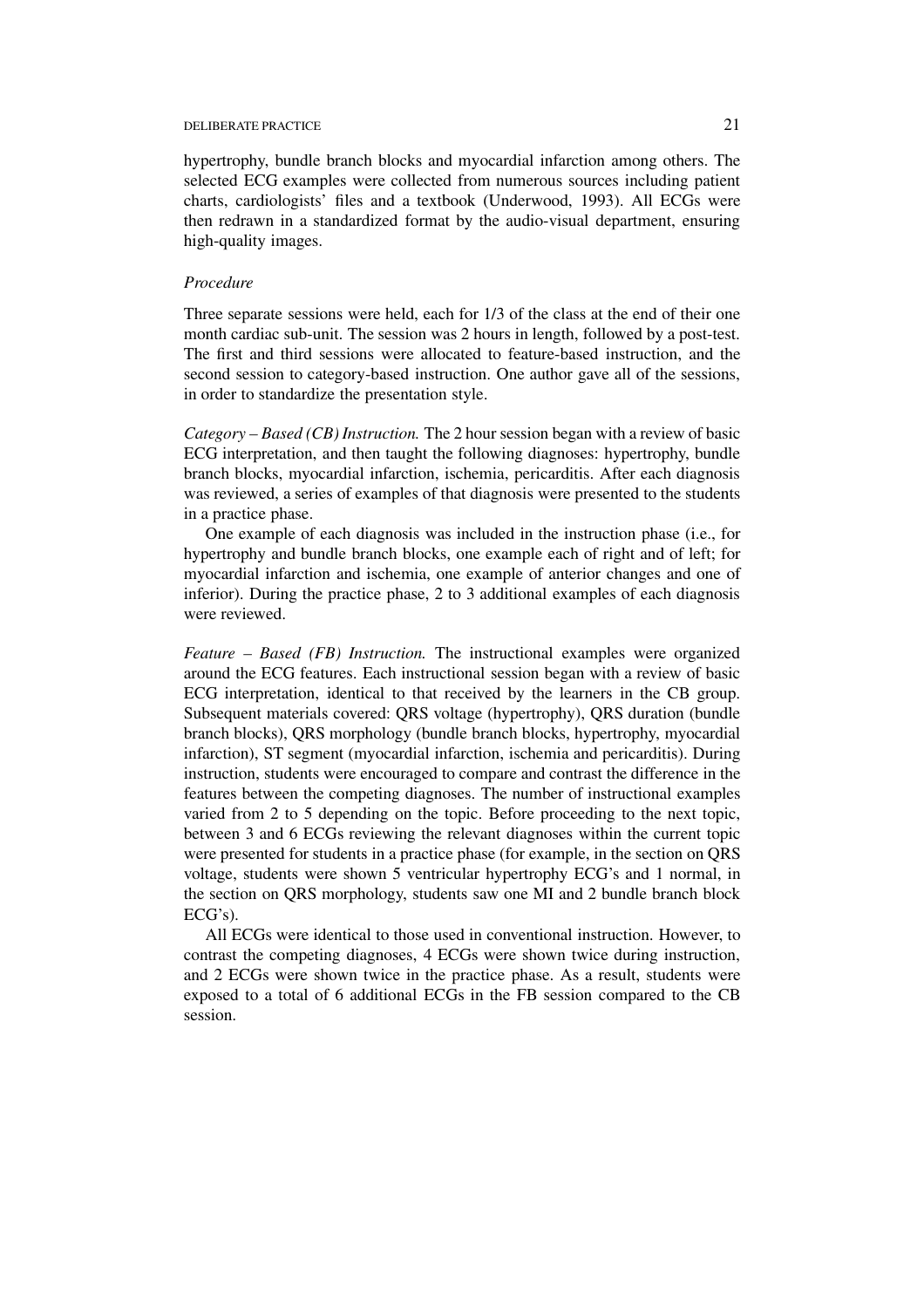# *Outcome*

The effectiveness of the educational interventions was assessed by a written test containing 9 novel ECGs. Students recorded the most likely diagnosis and the features in each ECG that led to the diagnosis. Responses were scored blindly for accuracy of ECG diagnosis, from incorrect $(0)$  to partially correct  $(0.5)$  to completely correct(1); each participant had a maximal possible score of 9 for diagnostic accuracy. Data were analyzed using a repeated measures ANOVA with one between-subject factor (CB vs. FB) and one within-subject factor (Case).

# **RESULTS**

Seventy-one of 100 potential students participated. Forty-eight students were allocated to the first and third(FB) sessions. Twenty-three students attended the second (CB) session.

There were no significant differences between the groups in diagnostic accuracy. The CB group's mean score was 5.68 (63%) on a 9-item post-test compared to 6.14 (68%) for the FB groups (F(1,71) = 2.54,  $p = 0.12$ ).

# **DISCUSSION**

The results of this study are disappointing. When feature – based instruction was employed, students' performance did not improve over a category-based approach. One possibility is that the initial instruction was confusing rather than illuminating, as it highlighted the discriminating features of each disorder (i.e., QRS voltage, or ST segment changes) but did not present an orderly list of typical features in each diagnostic category. Bransford (1999) has indicated that many studies of transfer are unsound because investigators pay insufficient attention to the initial learning. Avrahami et al. (1997) showed that students instructing others begin with typical cases. In Klayman and Brown's (1993) study with artificial diseases, students first learned the typical features of the disorder during an instruction phase that preceded the contrastive practice phase. Applying this to ECG instruction, students likely need a framework of typical ECG features in order to understand the disorder, before appreciating which features among the list are most discriminating. Simply giving students the list of discriminating features, as was attempted in this experiment, appears to be a less successful instructional strategy.

A second possibility is that, to the extent that practice is a critical determinant of mastery, the two instructional methods were very similar in the practice examples.. Examples following every chapter in the feature-based instruction were deliberately linked to the chapter topics, and this had the effect of creating relatively homogeneous subsets. For example, the section on QRS voltage contained 5 ventricular hypertrophy and one normal, the section on QRS duration contained 6 bundle branch blocks and one normal.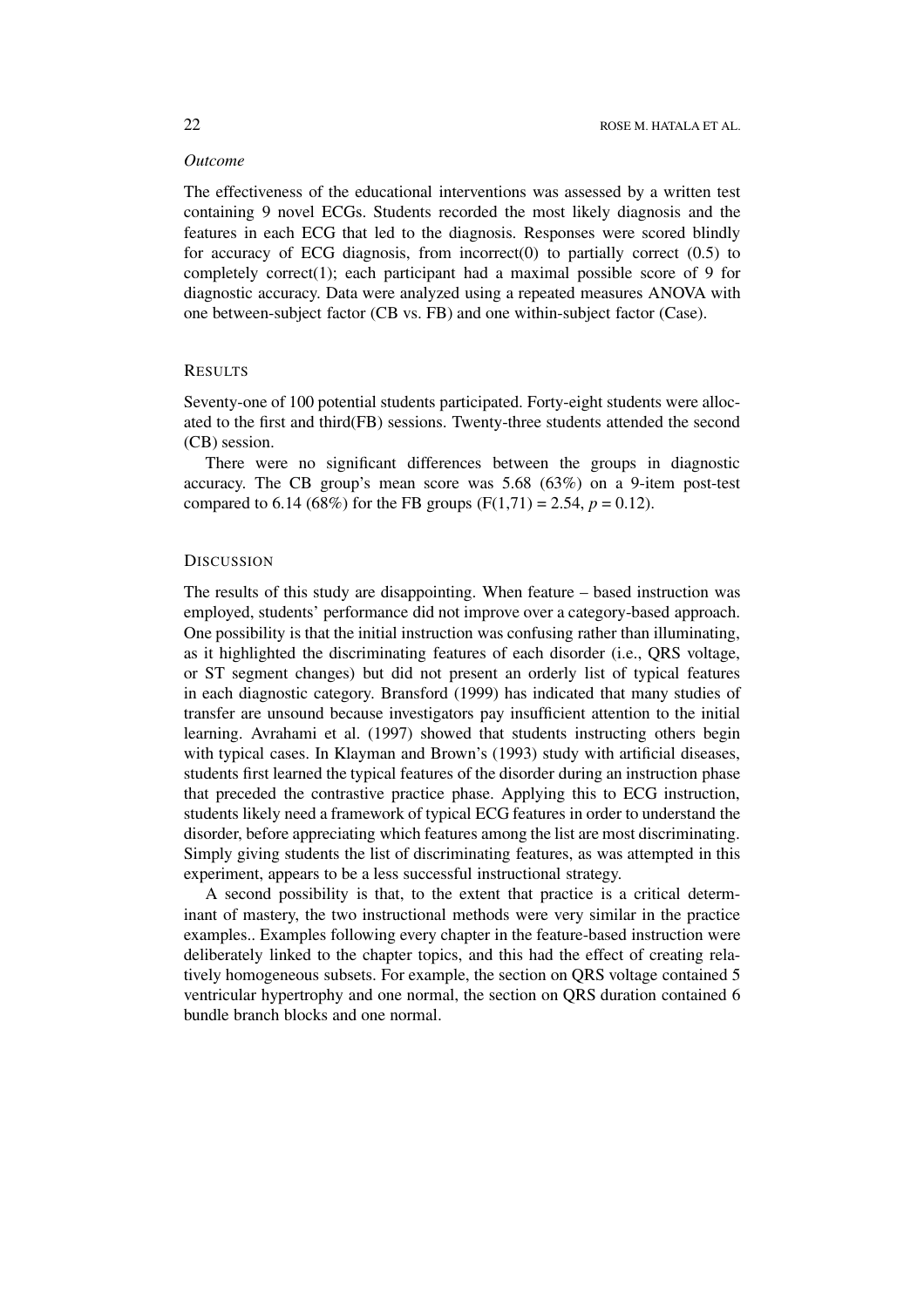In the second experiment, in order to examine the effect of contrastive practice, we held instruction constant, and experimentally varying the nature of the practice.

#### **Experiment #2: Contrastive vs. Non-Contrastive Practice**

**METHODS** 

#### *Overview*

First year medical students were assigned to one of two ECG instructional sessions. Both sessions covered the same diagnoses and ECG examples and differed only in the organization of the practice phase. In both sessions the instruction was organized in the category-based format, by ECG diagnosis. In the practice phase of the contrastive session, new ECGs were presented to the students for review, covering all of the diagnoses included in instruction. Emphasis was placed on comparing and contrasting sequential examples. In the practice phase of the non-contrastive session, the identical ECGs were re-organized and presented to the students at the end of each topic, thus students saw multiple examples of a single diagnosis at a time. Effectiveness of the instructional material was measured in a post-test containing new ECG examples.

# *Population*

Two-thirds of McMaster's first-year medical students from the graduating class of  $2002$  (n = 100) were recruited to participate in the study at the beginning of their cardiac sub-unit. Sixty-six students participated (100% participation). Thirty-three students were allocated to each instructional session.

Student participation was anonymous and voluntary; participating students were paid a small honorarium for completing the post-test.

# *Materials*

As in experiment #1, the ECG diagnoses covered during instruction were limited to myocardial infarction, ventricular hypertrophy, and bundle branch blocks, pericardit's and ischaemia. Identical ECGs were used for both sessions, but the organization of the ECGs differed.

#### *Procedure*

Two separate instructional sessions were held, each for 1/3 of the class at the end of their one month cardiac sub-unit. The instructional session was 2 hours in length, followed by a post-test. The first session was allocated to contrastive practice and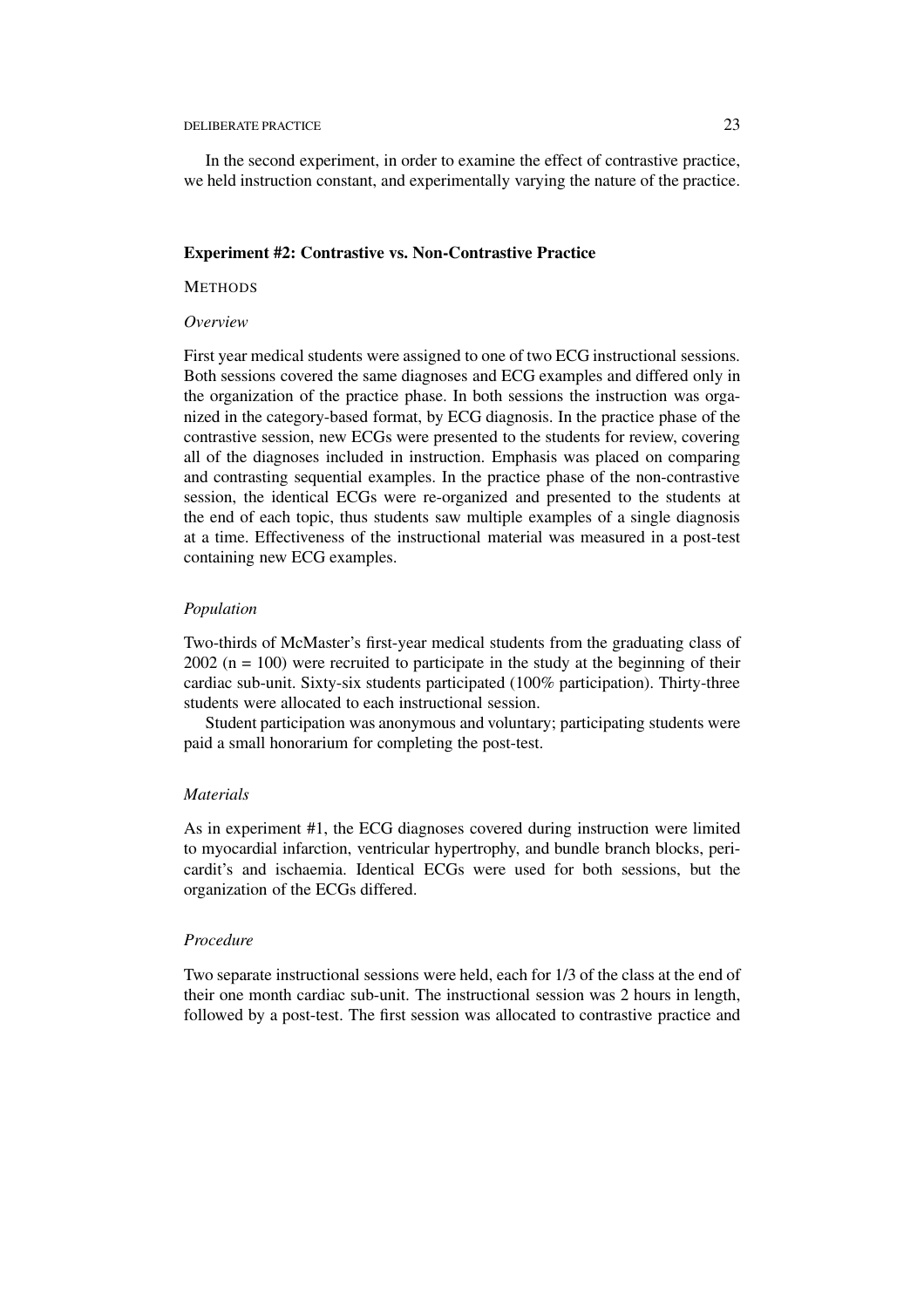the second session to non-contrastive practice. One author gave all of the sessions, in order to standardize the presentation style.

*Non-contrastive practice.* The 2 hour instructional session began with a review of basic ECG interpretation, and then taught the diagnoses sequentially, with 2 examples of each diagnosis highlighted during instruction. After each diagnostic category was taught, four new examples of that diagnosis (i.e., for hypertrophy, 2 examples of left and 2 examples of right ventricular hypertrophy) were presented to the students as a practice phase.

*Contrastive practice.* The 2 hour instructional session was organized as in Non-Contrastive Practice. After covering all of the diagnoses, students completed a practice phase where they reviewed the series of 12 novel ECGs, mixed across the diagnoses. These practice ECGs were identical to those used at the end of each diagnostic category in the Non-Contrastive Instruction. Students were encouraged to compare and contrast the difference in the features between the competing diagnoses.

*Outcome.* The effectiveness of the educational intervention was assessed by a written test containing 6 novel ECGs. Students recorded the most likely diagnosis and the features in each ECG that led to the diagnosis. Responses were scored blindly for accuracy of ECG diagnosis, from incorrect $(0)$  to partially correct $(0.5)$ to completely correct(1); each participant had a maximal possible score of 6 for diagnostic accuracy. As before, data were analyzed using a repeated measures ANOVA with one between-subject factor (Contrastive vs. Non-contrastive) and one within-subject factor (Case).

# **RESULTS**

There was a significant benefit to the contrastive session. Overall diagnostic accuracy on the 6 item post-test was 2.8  $(47%)$  (sd = 0.94) for the contrastive session compared to 1.8 (30%) (sd = 1.05) for the non-contrastive session  $(F(1,65) = 14.58, p < 0.05).$ 

#### **DISCUSSION**

The current studies were designed to evaluate the effectiveness of different ECG teaching and practice sessions for novice learners. When feature-based versus category-based instruction was employed, in Experiment #1, no impact on student learning was demonstrated. In Experiment #2, the use of contrastive practice, where students saw the ECG's in a mixed sequence, led to higher diagnostic accuracy than seeing the same ECG examples during a practice phase that did not contrast between competing diagnoses. Contrastive practice, where students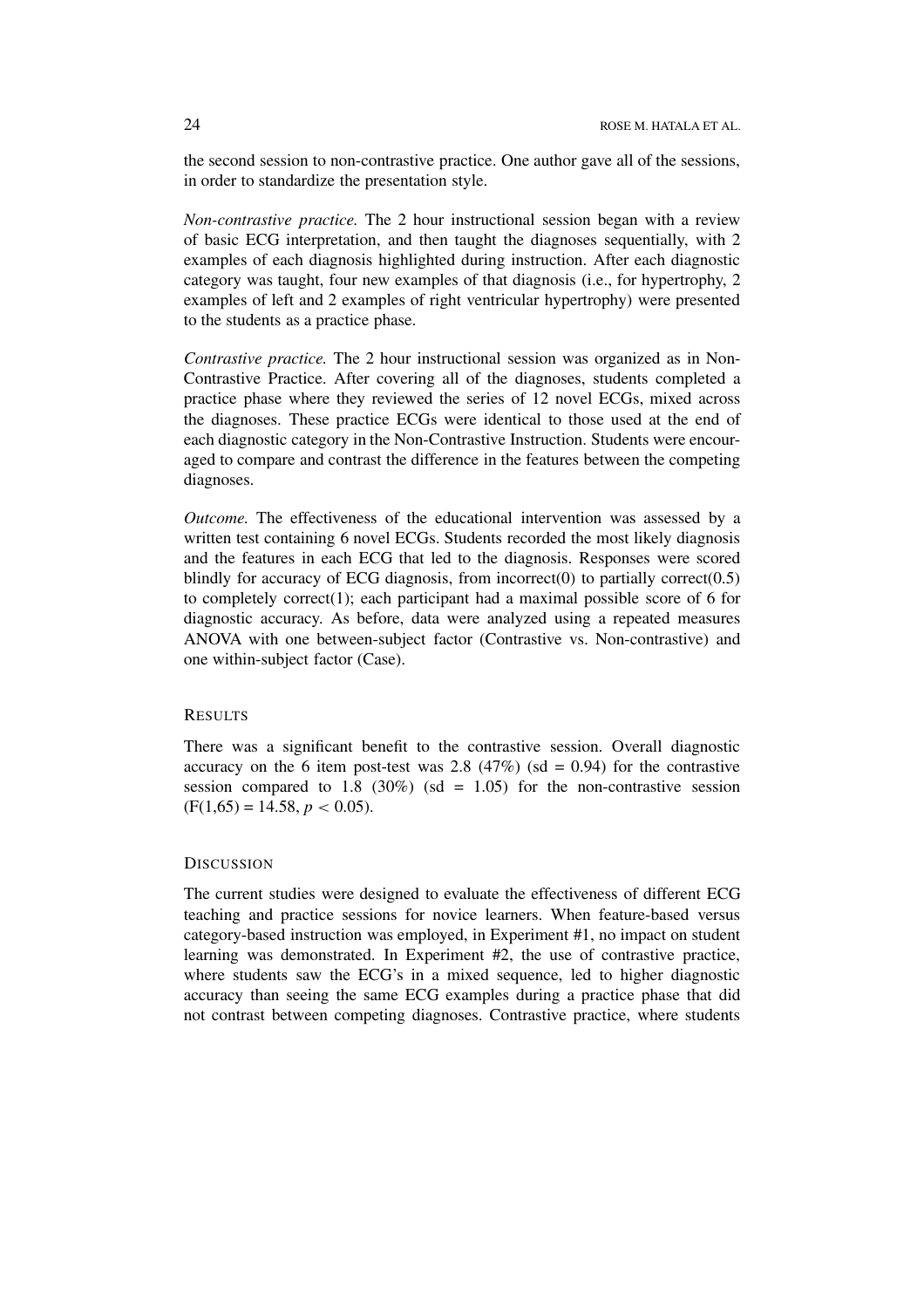are encouraged to identify similarity and difference among examples of different categories, may be more effective in helping students notice the types of features that discriminate between competing diagnostic alternatives.

There are limitations to our experiments. Strictly speaking, students were not randomized to instruction, although we have no reason to suspect any systematic bias emerged from this allocation. In addition, in Experiment #2, the contrastive method was employed with the earliest group of students who would have had the lowest baseline knowledge. Despite this disadvantage, the contrastive learners demonstrated higher diagnostic accuracy after the intervention. A second limitation was the single teaching session employed in both experiments. A more sustained teaching effort, perhaps repeated over a series of seminars with increased opportunity for practice on new ECG examples, should lead to higher diagnostic accuracy. Perhaps for this reason, diagnostic accuracy was limited to 47% for the better performing contrastive learners in Experiment #2.

This series of experiments highlights two important features in the design of instructional materials. First, deliberate practice of the concepts highlighted in instruction is an important component of an instructional session. Deliberate practice allows the student to problem-solve in the domain, and helps to highlight the salient features of the diagnostic task. Moreover, deliberate practice with feedback is a critical component of maintaining competence (Guest, Regehr and Tiberius, 2001). Second, the order of examples in a practice session can have a large impact on performance. Contrastive methods used in a practice phase, after teaching the students the diagnostic categories and typical features within those categories, is an relatively more effective instructional strategy. The contrastive approach should be applicable to other perceptual and/or diagnostic domains where noticing features is an important component of the task, and the list of competing alternatives for a given diagnosis is limited.

These studies may also have implications for curriculum design in two ways. First, to the extent that Experiment #1 is analogous to a problem-based approach, where the student may use the problem to explore and contrast various diagnostic categories, this may be a no more effective strategy for initial learning than one organized around prototypical cases. More important, the results of Experiment #2 suggest that the structure of the practice phase is of at least equal importance to the design of the instruction phase. Medical educators may need to focus greater attention on the practice phase of the curricula, namely the clerkship, to explore the use of deliberate practice and the benefits of contrastive methods for diagnostic tasks. Introducing a practice component with specific manipulation of the sequence of examples and feedback can lead to more effective learning on the part of the student.